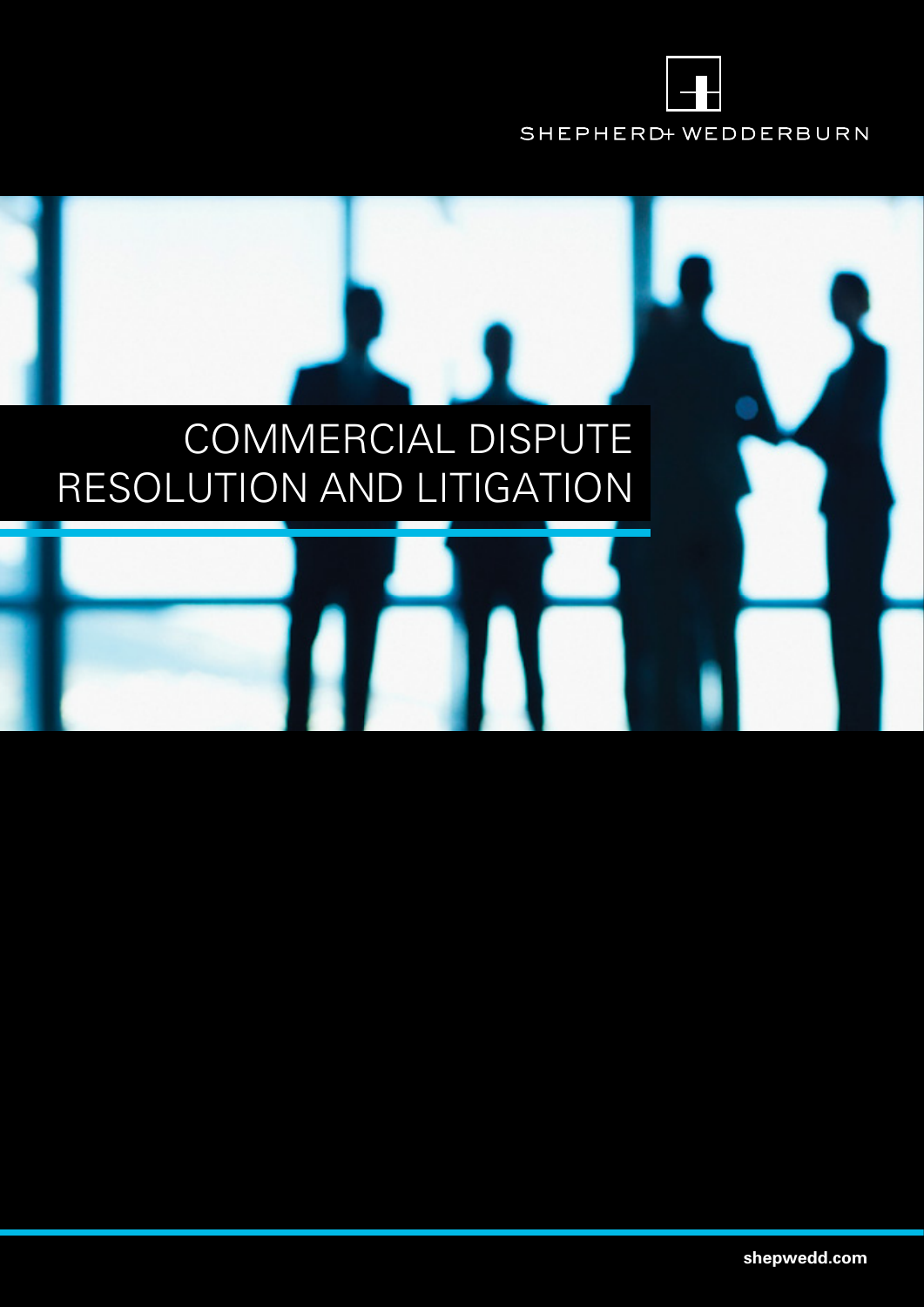We are known for our ability to deal with complex, commercial disputes. Whatever the circumstance, our overeaching aim is to achieve the best results for our clients.

# Overview

Our talented and experienced team understands the disruption that results from disputes and the business urgency to resolve them. As such, our approach centres on providing pragmatic, quick and commercial legal advice, presented in a clear and understandable way.

Our litigation clients come from a variety of sectors and range from FTSE 100 companies to public bodies and high-profile individuals.

We work closely with our colleagues in the Banking and Finance, Corporate, Pensions, Real Estate and Projects teams to provide a complete service to clients.

# Approach

We work with our clients to develop and implement a strategy that not only fits their needs, but also maximises the outcome and minimises cost. This often means thinking beyond traditional litigation.

We are regularly able to secure advantageous settlement terms for our clients, avoiding court proceedings altogether, using our excellent negotiation skills and legal advocacy. Where applicable our team employs alternative dispute resolution methods and we have expertise in adjudication, arbitration, expert determination, and mediation.

When litigation is the most appropriate course of action, we will advocate our client's position rigorously. We have a very active commercial court practice and our litigators are adept at developing and presenting compelling, reasoned arguments which succeed.

# Our team

Our team of experts have decades of experience in resolving disputes and running large, complex cases through the Scottish courts.

We assist clients in tackling the full spectrum of disputes, including those in the toughest most intractable of situations and where commercial risk is at its highest.

We have the benefit of sitting within a larger team encompassing regulatory, competition, international arbitration and insolvency specialists, consisting of over 50 lawyers, which provides us with the scale and depth of knowledge to enable us to assemble the best team of advisors in response to client needs.

Our three solicitor advocates are qualified to appear in the higher courts including the Court of Session, the Supreme Court and the European Court of Justice. This capability enables the team to progress dispute resolution to conclusion without having to instruct external counsel. We also maintain excellent relationships with Senior and Junior counsel at the Scottish Bar.

Many of our lawyers are dual-qualified to practice in both Scotland and in England & Wales, and a number are qualified in the US.

 $\epsilon$ 

Shepherd and Wedderburn is able to give us very fast and business focused advice.

Chambers and Partners

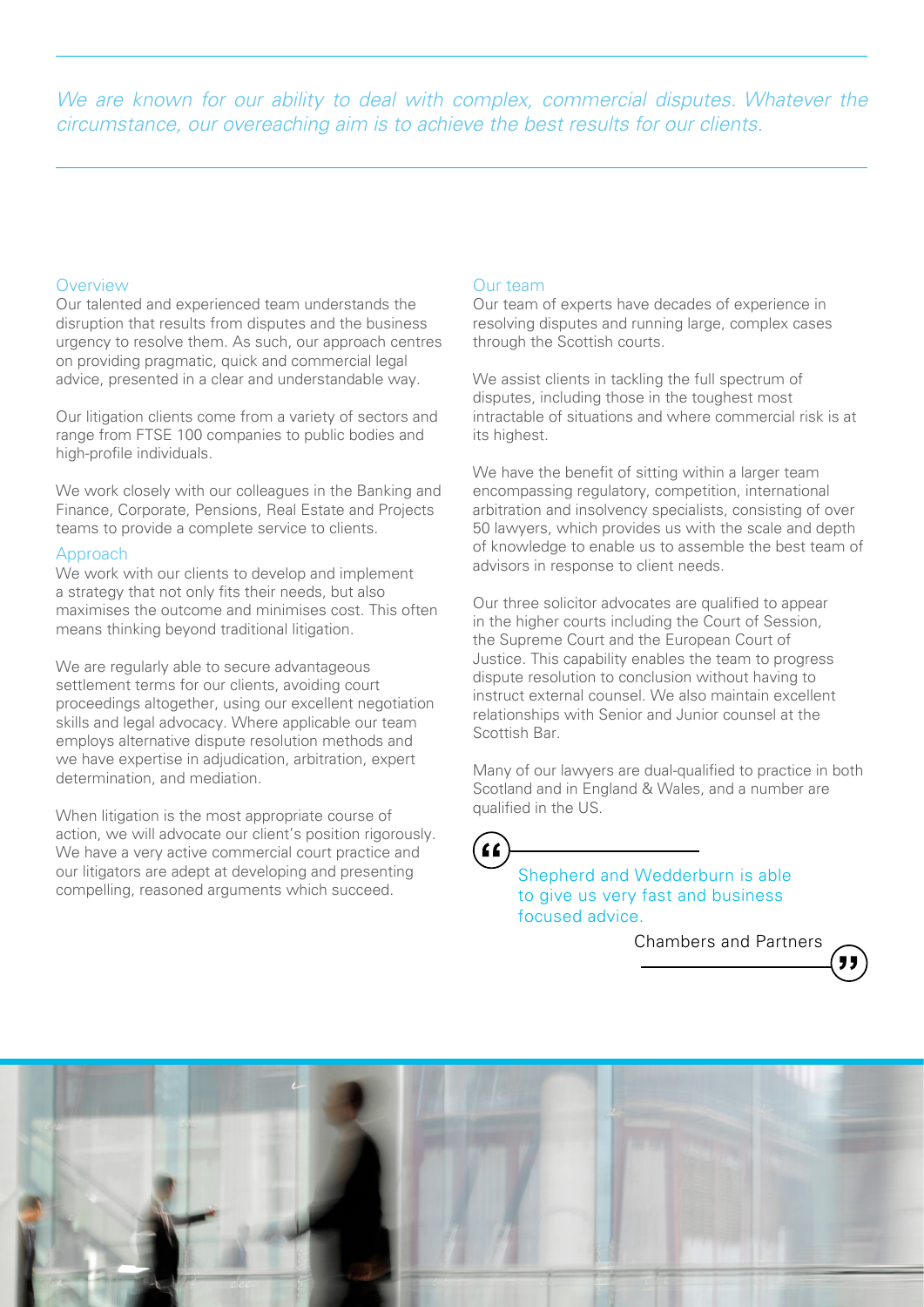# **Expertise**

We operate across Scotland providing a range of dispute resolution services to a wide variety of companies, financial institutions, public bodies and individuals.

We carry out some of the most high-profile, complex and high-value commercial litigation in the Scottish courts. In addition to handling mainstream commercial litigation, we have wide-ranging specialisms in the areas highlighted below:

- Administrative and public law
- Advocacy
- **▪** ADR
- **▪** Contract disputes
- Competition law
- Construction and engineering disputes
- **▪** Corporate and M&A disputes
- Corporate fraud
- **Investigations and regulatory** disputes
- **▪** Insurance issues
- **Intellectual property**
- **Litigation funding**
- **Pensions litigation**
- **▪** Professional negligence
- **▪** Procurement challenges
- **Property litigation**
- **▪** Technology disputes

# Funding

Disputes can be expensive. In appropriate cases we offer flexible fee structures, sharing risk with our clients, and where relevant we provide advice on third-party funding and after-the-event insurance products, assisting our clients to obtain financial backing in order to progress claims without impacting revenues. We work with our clients to find the best option for them, including working through the financial implications of taking on such funding and attending to potential legal issues such as protecting the confidentiality of communications with funders.



Chambers and Partners